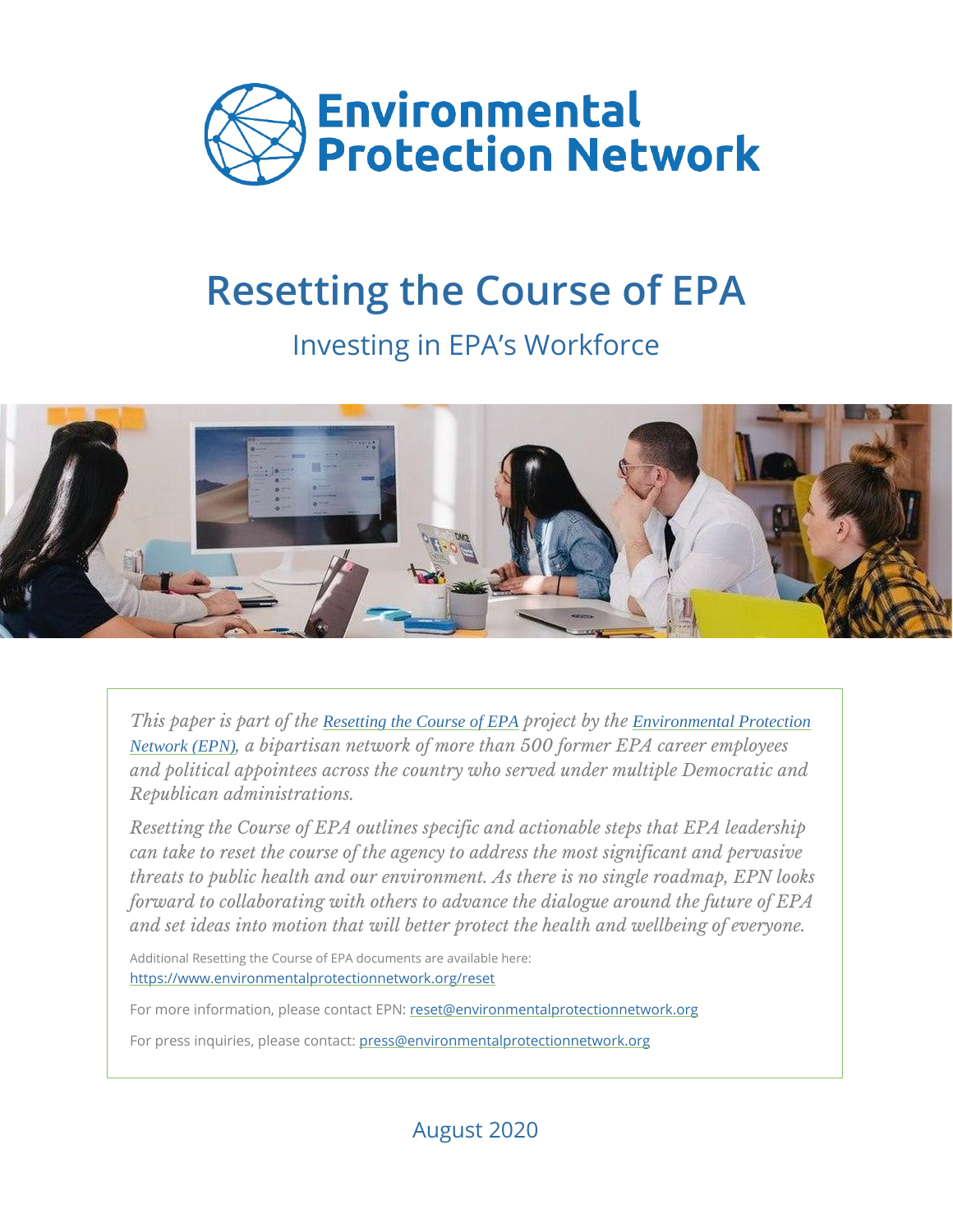# **Environmental Protection Network**

## **Summary**

Declining funding for staffing over the past decade has profoundly affected EPA's ability to deliver on mission-critical functions. Complex challenges of the 21st century cannot be successfully addressed unless EPA leadership rebuilds the capabilities, productivity, and morale of the EPA workforce, and creates a more inclusive workforce that reflects the communities EPA serves. Strengthening EPA's operational capacity, especially during a period in which the impacts of the pandemic on the workplace will need to be addressed, will allow the leadership team to invest in key priorities and build for long-term success.

## **Recommendations**

- 1. **Set the example for integrity, communication, and collaboration with EPA staff and external partners.** As key positions are filled promptly with experienced and fully vetted executives, the leadership team can affirm its commitment to integrity in public service, building trust and communication with managers and staff; workplace diversity and opportunities; and collaboration with EPA's vital partners in tribal, state, territorial, and local government. [[Read More](#page-2-0)]
- 2. **Bolster EPA staffing/workforce planning.** EPA must expand upon earlier efforts to conduct rigorous workforce planning and analysis across all programs. This will allow EPA to fully assess current gaps, set priorities, develop a strategy to address those priority needs, and remedy barriers to filling critically-needed positions. [[Read More](#page-2-1)]
- 3. **Strengthen recruitment and hiring of diverse staff to meet critical needs.** Given the serious reductions in EPA staffing, there is an urgent need to significantly strengthen EPA's recruitment and pace of hiring staff with the skills and experience needed to address pressing needs in science, technology, analytics, and mission support. Place emphasis on increasing the representation of people of color within EPA's workforce to fill historic gaps. [[Read More](#page-4-0)]
- 4. **Strengthen staff development.** To build staff capabilities and skills, leadership should focus on the needs of the current workforce for career-long, enhanced training and development, and opportunities for advancement. EPA should ensure adequate funding; expand opportunities for voluntary crossprogram details; and support programs such as the First Line Supervisors program, the Senior Executive Service (SES) Candidate Development Program, and mentoring. [[Read More](#page-5-0)]
- 5. **Strengthen key internal partnerships to address important workforce issues and support an inclusive workplace.** Building and sustaining partnerships with EPA bargaining units and other key stakeholders is critical to supporting a working environment that values individual differences, and also to addressing pressing workforce issues, such as supporting productive and safe workplace solutions, particularly telework, in response to the COVID-19 pandemic. [[Read More](#page-6-0)]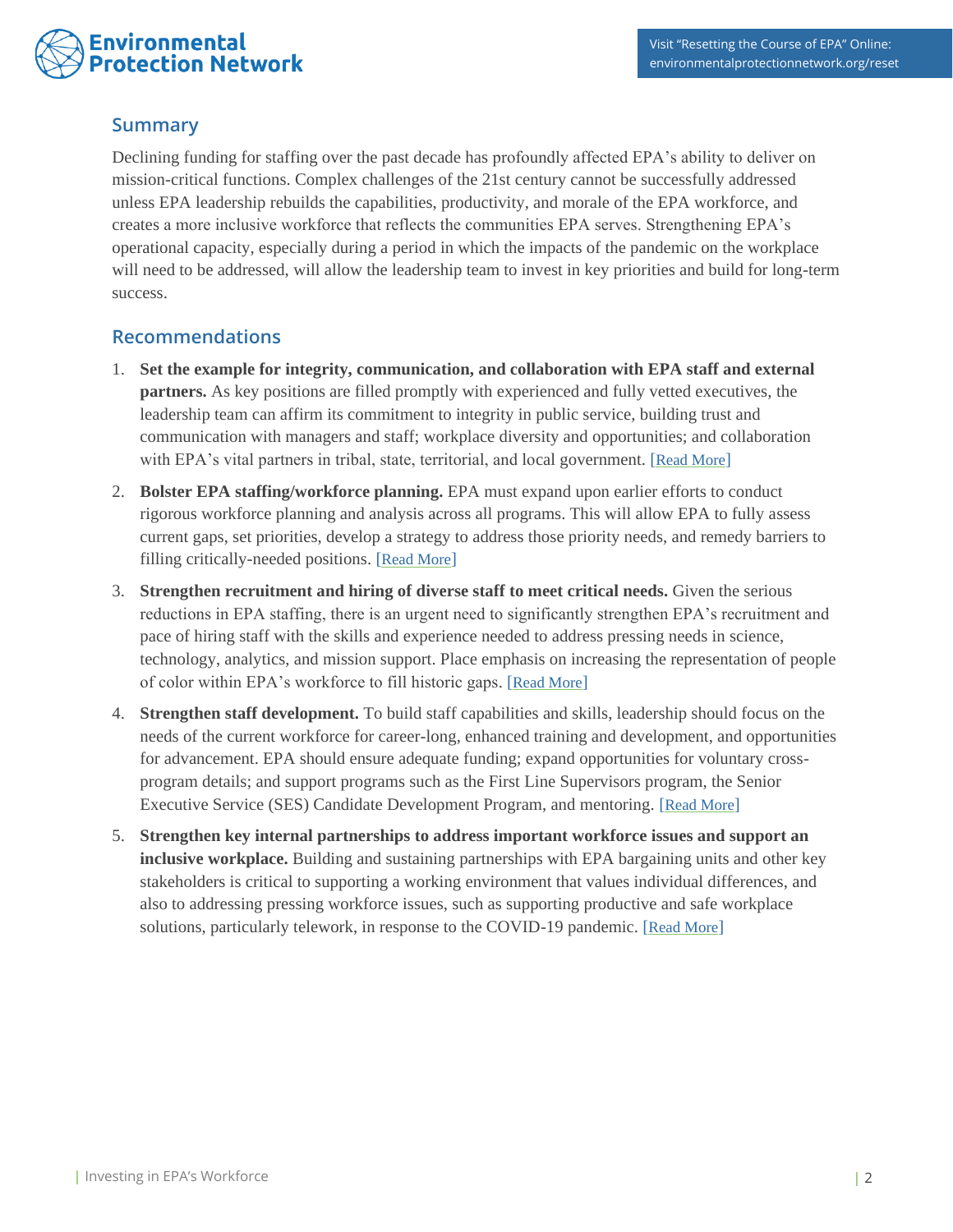# <span id="page-2-0"></span>**Recommendation #1:** Set the example for integrity, communication, and collaboration with EPA staff and external partners.

A successful EPA is built with a strong team in place, ready to work with managers and staff. EPA leadership should affirm its commitment to integrity in public service, building trust and communication with managers and staff, workplace diversity and opportunities, and collaboration with EPA's partners in tribal, state, territorial and local government.

## IMMEDIATE ACTIONS

- $\bullet\bullet\text{ Meet with predecessor(s) to understand key issues and relationships, and also with key internal (e.g., }$ unions) and external (e.g., states) partners. Confer with the extensive network of former EPA career executives who can offer the benefit of their experience: what has worked well, what are lessons learned, etc.
- ❖ Seek out and develop relationships with current career staff, particularly during the transition, to build trust and momentum and to communicate effectively with the career workforce. Include career staff in decision meetings as an important step in building this trust and communication.

## EARLY ACTIONS, INCLUDING THE FIRST 100 DAYS

❖ Promptly fill all key leadership appointments, particularly the Deputy Administrator (DA), Assistant Administrators (AA), and Regional Administrators (RA), with experienced executives. Candidates should be identified early and proper vetting completed.

## FIRST YEAR AND SUSTAINED ACTIONS

❖ Take the initiative to sustain strong communications internally and externally, and fill key appointments as soon as possible to ensure continuity in leadership and direction for EPA in carrying out its important mission.

## <span id="page-2-1"></span>**Recommendation #2:** Bolster EPA staffing/workforce planning.

To provide the foundation for a strong workforce to meet its important mission responsibilities, the agency needs to review and expand upon earlier work on workforce planning and analysis. These efforts need to fully assess where EPA needs to place different types and levels of staffing to match an updated inventory of priority and continuing work.

#### IMMEDIATE ACTIONS

❖ Analyze data on gaps in the workforce. Identify what expertise is needed, at what level, where, and develop a strategy and priorities to meet critical near-term needs as well as to build for the future. Focus on rebuilding talent at the entry level, and identify any critical gaps at levels requiring more experience. Expand upon successful workload analyses conducted in the past, for example, for the regional Air and National Environmental Policy Act workforce in recent years, and initiated for Superfund response staff.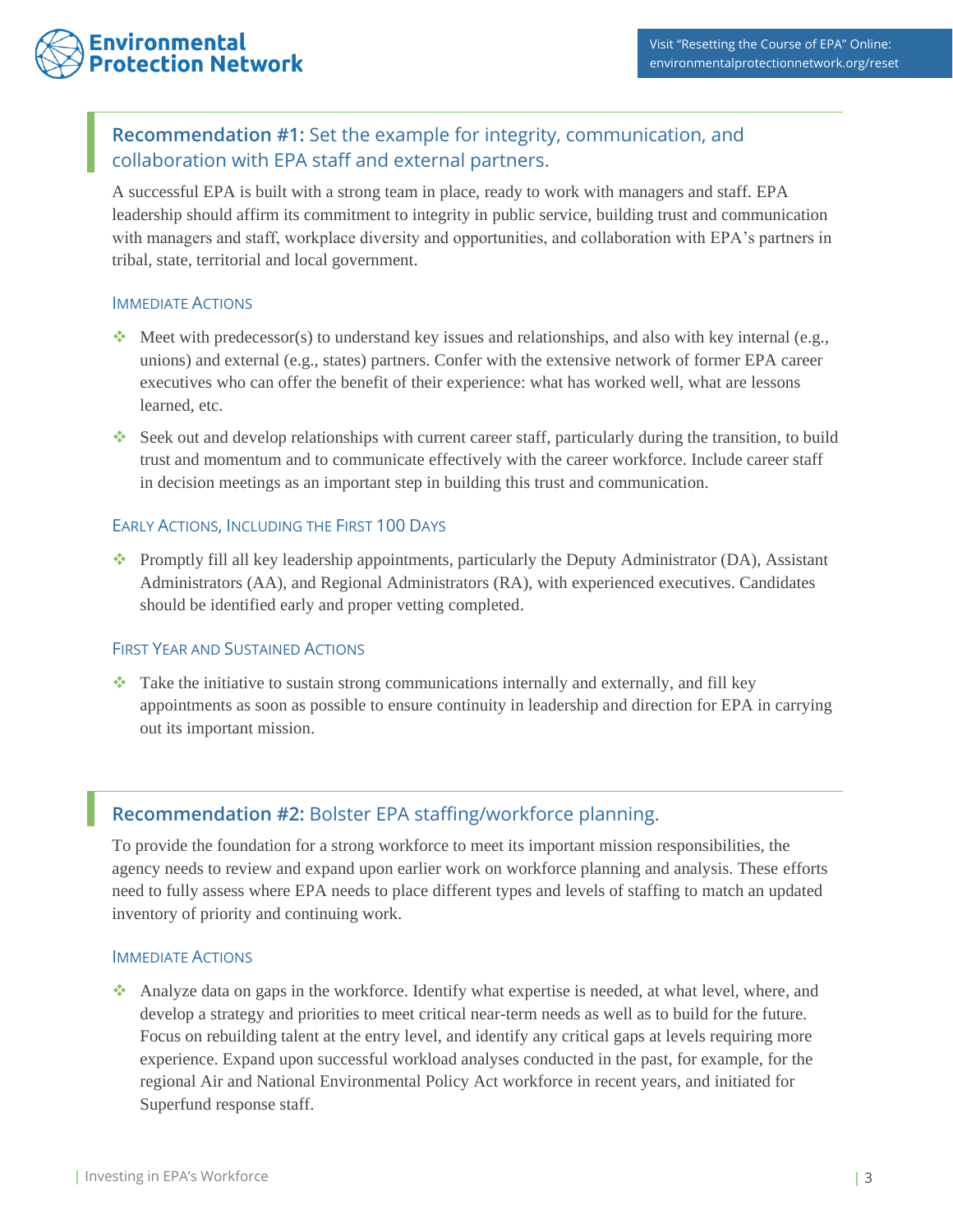# **Environmental Protection Network**

- ❖ Assess EPA's workforce diversity. Each year, EPA prepares a diversity data report for the Equal Employment Opportunity Commission [\(Management Directive 715 Report\)](https://www.epa.gov/ocr/fy-2018-management-directive-715-md-715-report-submitted-epa-equal-employment-opportunity) that provides a snapshot of the workforce. EPA leadership should meet early with the staff who prepare the report to understand progress and barriers in upward mobility and senior hiring. In Fiscal Year (FY) 2018, for example, 56% of SES-level senior managers were male and 80% were white.
- ❖ Update information on available special authorities for hiring quickly and share with agency hiring managers. To hire quickly to meet critical needs, the agency should draw upon existing programs and authorities that allow for expedited hiring. Many of these programs are seldom used or may be unknown to some hiring managers.

## EARLY ACTIONS, INCLUDING THE FIRST 100 DAYS

- ❖ Identify any significant impediments to hiring for key positions, and develop or update the plan for addressing these issues. The agency should "take stock" of any agency or government-wide policies or constraints, besides resources, that are an impediment to quickly hiring to fill critical positions. These issues should be reviewed and a plan updated or developed to address them. As in the past, the agency can use the agency senior leaders at the Deputy RA/AA level to provide input to identify and overcome EPA Shared Service Center and Office of Personnel Management (OPM) issues that are impeding timely hiring. For example, currently OPM requires that successful candidates for first-line management positions must meet certain technical requirements based on the mix of administrative, technical, legal, and scientific background/classifications of the staff in the branch or unit. This significantly limits EPA's flexibility to assign managers of varied backgrounds to fill EPA's important first-line management positions, and impedes efforts to increase diversity at the management level.
- ❖ Communicate EPA's workforce diversity assessment, needs, and action steps to each region, headquarters program office, and lab.

## FIRST YEAR AND SUSTAINED ACTIONS

- ❖ Continue to conduct more rigorous workload analysis of the major programs to ensure resources are aligned with work priorities.
- Continue taking needed steps to address any significant impediments to hiring. This includes any EPA or government-wide policies/issues that may be hindering timely hiring. In addition, the agency should continue to work with OPM to advocate for making the application process through USAJobs as user-friendly as possible.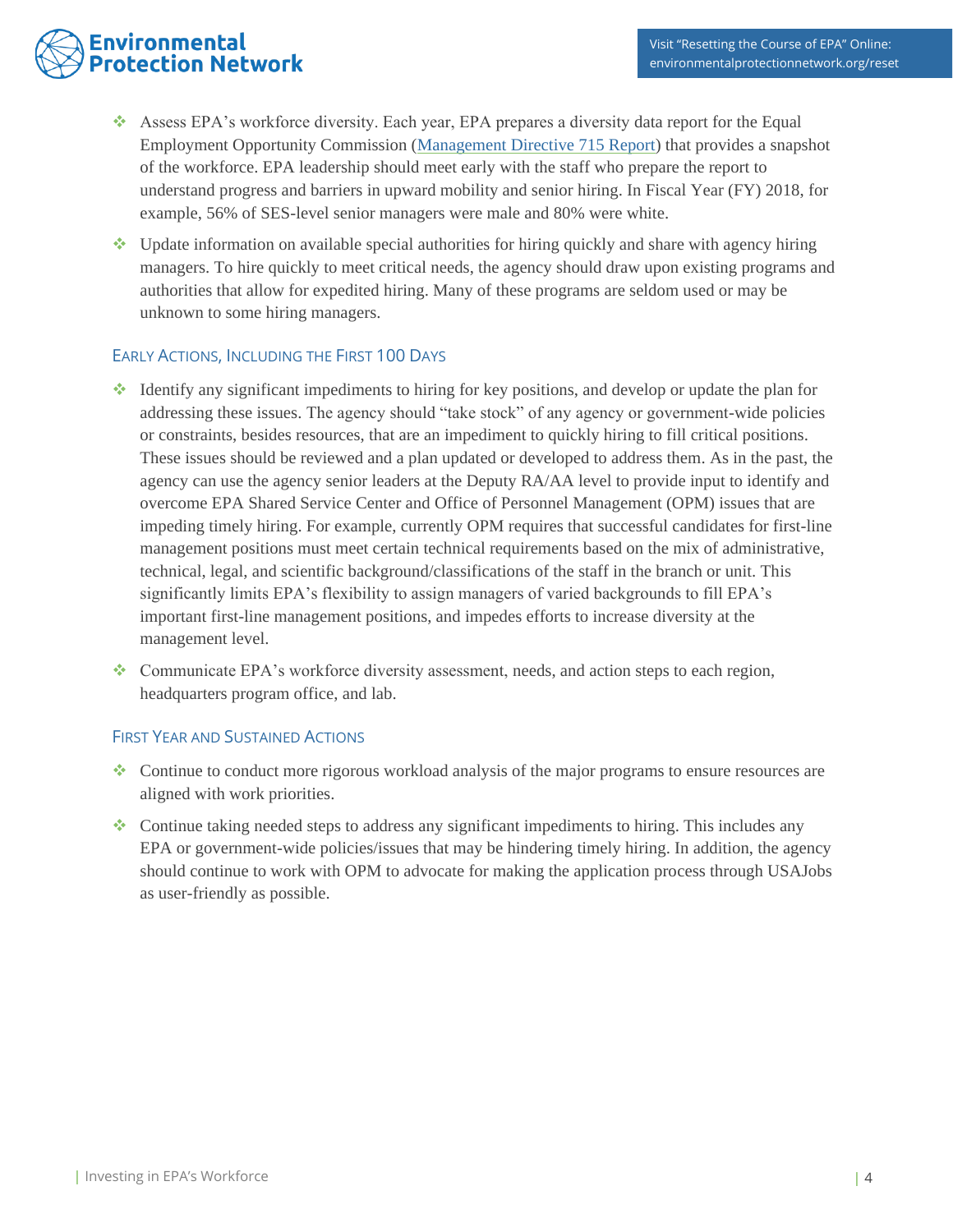# <span id="page-4-0"></span>**Recommendation #3:** Strengthen recruitment and hiring of diverse staff to meet critical needs.

Given the major reductions in EPA staffing over the past decade, the most urgent priority is to significantly strengthen recruitment and hiring to enable EPA to carry out its critical mission of protecting human health and the environment.

## IMMEDIATE ACTIONS

- ❖ Increase hiring of a diverse pool of talented staff.
- ❖ Articulate an agency-wide understanding among EPA senior executives of the mix of skills, expertise, and experience needed in science, technology, analytics, and mission support.
- ❖ Seek an adequate pool of male and female candidates with diverse backgrounds at all levels of EPA, especially for management opportunities.
- ❖ Support greater use of special hiring authorities, and allow over-ceiling hires to address long-standing shortfalls in staffing.
- ❖ Give flexibility and authority to regions and headquarters program offices to hire directly at the entry levels (i.e., GS 7 and 9).

## EARLY ACTIONS, INCLUDING THE FIRST 100 DAYS

- ❖ Expand [Pathways Program](https://www.usajobs.gov/Help/working-in-government/unique-hiring-paths/students/) internships and employment opportunities for current students, recent graduates, and those with an advanced degree. These programs can attract bright, talented young people who can grow and bring vital energy and new ideas to EPA. Give greater emphasis to the placement of successful hires in career positions once they complete their programs.
- ❖ Refresh recruiting strategies to attract strong candidates. Establish and/or refresh relationships with outside organizations, such as universities, community-based organizations, and the private sector, to arrange opportunities to hold discussions to share EPA's compelling mission and meet potential candidates. Update recruiting approaches to today's virtual environment to help attract talent at both the entry and mid-management levels, as needed.

## FIRST YEAR AND SUSTAINED ACTIONS

- ❖ Invest in a significant, purposeful hiring campaign over multiple years, in which EPA would hire 500- 1,000 of the best and brightest graduates, with management, technical, and project-management training, and increase the diversity of its workforce. Through a centralized authority and funding source, build a cohort and identity (similar to the [Presidential Management Fellow](https://www.pmf.gov/) program and former EPA Intern program) to provide experience across multiple programs.
- ❖ Expand relationships with Historically Black Colleges and Universities, Hispanic-Serving Institutions, Tribal Colleges and Universities, Asian American and Native American Pacific Islander-Serving Institutions, and other schools or community-based groups that graduate or support underrepresented candidates. Launch a marketing campaign that promotes EPA public service as a very meaningful career, makes job opportunities more visible, and makes EPA's staffing needs known.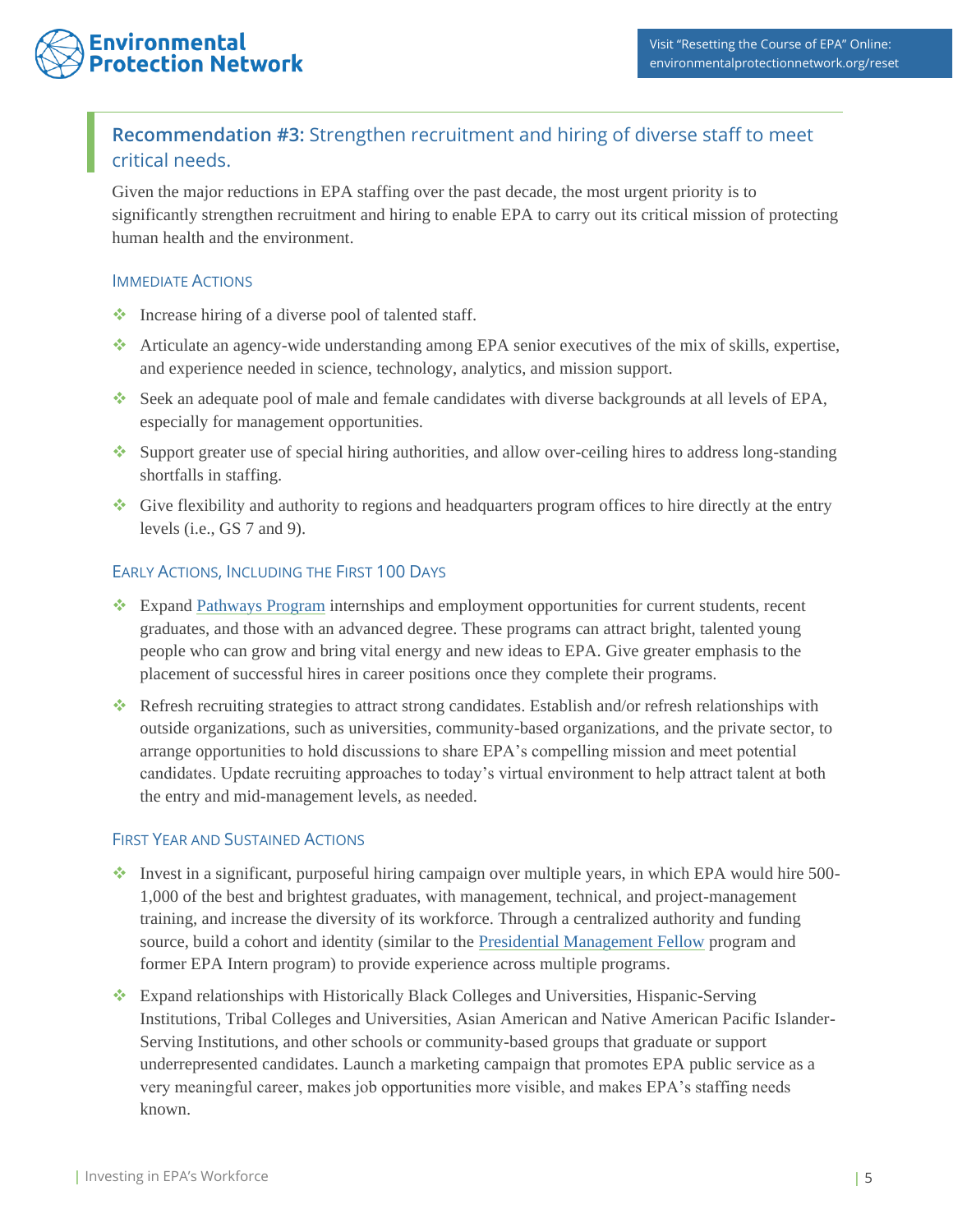# **Environmental Protection Network**

❖ Consider creative hiring methods if short-term help is needed. The agency's priority should focus on rebuilding the workforce with diverse, talented young people. If short-term help is needed as a bridge to this new workforce, EPA could consider various hiring mechanisms such as bringing back experienced retired employees on a short-term basis.

## <span id="page-5-0"></span>**Recommendation #4:** Strengthen staff development.

To continue to build staff capabilities and skills, leaders should focus on enhancing development of EPA's workforce. Such development opportunities should be a part of every employee's life at EPA, a career-long investment critical to growing and enhancing EPA's ability to respond to myriad complex challenges.

## IMMEDIATE ACTIONS

- ❖ Ensure fully funded full-time equivalents in regions and headquarters program offices to ensure each EPA component can use its financial resources to equitably support training and development of its employees.
- ❖ Ensure availability of training and development funding, and establish consistent policy to enable headquarters, regional, and laboratory staff attendance at scientific/technical conferences and key meetings.

## EARLY ACTIONS, INCLUDING THE FIRST 100 DAYS

- ❖ Establish expanded opportunities for voluntary cross-program details/rotations (within EPA and with state/local agencies through the Intergovernmental Personnel Act program) by identifying, understanding, and addressing the obstacles to these opportunities. Establish human resource policies and procedures that facilitate movement of staff across unit and program lines. Expand current opportunities for headquarters, regional and laboratory staff to apply for details to promote enhancing skills, motivation, and building successful intergovernmental relationships. Explore use of details/rotations to increase development and advancement opportunities for women, especially in science, technology, engineering, and math (STEM) fields.
- ❖ Commit to the next [SES Candidate Development Program,](https://www.opm.gov/policy-data-oversight/senior-executive-service/candidate-development-programs/) purposefully drawing a diverse cadre of candidates with administrative, technical, and legal backgrounds. Ensure meaningful scientific and technical career paths are available to complement the management career path.

## FIRST YEAR AND SUSTAINED ACTIONS

- ❖ Launch expanded voluntary cross-program details/rotations. Building on the foundation established early on, including the program process and identification of available detail/rotational opportunities, launch the program and promote participation across the agency.
- ❖ Continue to support first-line supervisors, as part of EPA's larger goal of expanding cross-agency collaboration and helping first-line managers develop into future EPA senior managers. Support for the current first-line supervisors group from senior leaders is critical, as capable first-line supervisors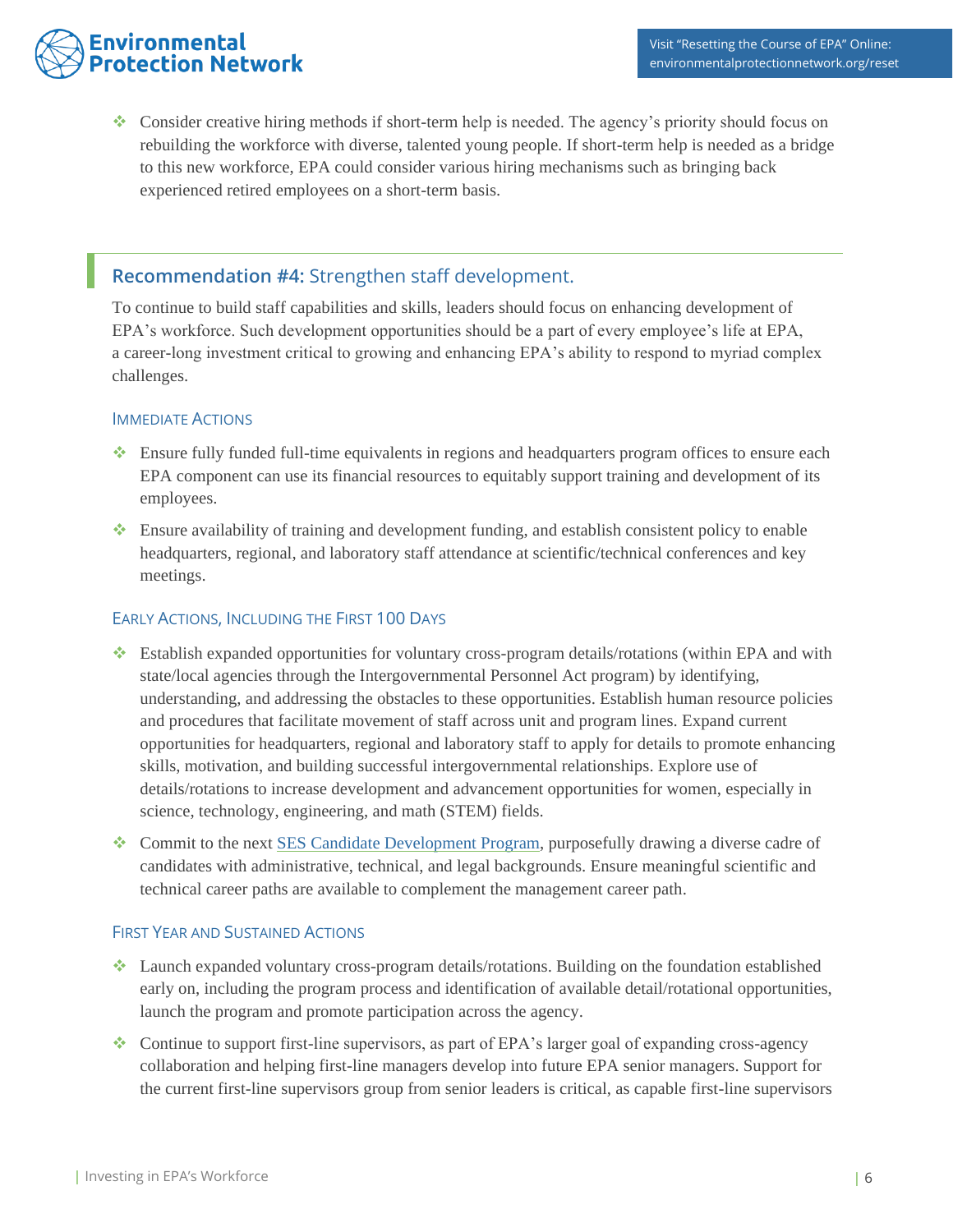

also hold the key to retention of staff. This group provides important advice to senior leaders on key management issues, and supports and encourages first-line supervisors to reward performance, address underperformance, and manage resources to advance the mission.

❖ Sustain mentoring and other staff development programs for managers and staff, building on successful examples in headquarters and the regions. Through training and other development support, the Upward Mobility program helps employees in lower-level positions to attain their full employment potential and advance to higher-level positions.

# <span id="page-6-0"></span>**Recommendation #5:** Strengthen key internal partnerships to address important workforce issues and support an inclusive workplace.

Building and sustaining partnerships with the leaders of EPA bargaining units and other stakeholders is critical to addressing important workforce issues, such as cultivating support for productive and safe workplace solutions in response to the COVID-19 pandemic. In addition, strong partnerships and communications are important in fostering a workplace environment that values diversity and inclusion in EPA's operations.

#### IMMEDIATE ACTIONS

- ❖ Engage EPA's bargaining units early on to review and discuss key issues pertaining to EPA's workforce and opportunities for enhancing EPA's work environment. Continue regular, ongoing dialogue and reestablish/refresh agreements with the employee unions.
- ❖ Address any immediate challenges related to workplace solutions in response to COVID-19, including as needed:
	- Address employee concerns about health and safety.
	- **Provide needed support for telework, and harmonize telework approaches/rules across the** organization. Ensure technical, legal, and administrative staff have the needed equipment and information technology support to be productive. Ensure all critical EPA data systems can be accessed remotely by users.
	- Encourage manager/staff communications, interactions, and teambuilding tailored to remote working conditions, including regular division and branch meetings to ensure staff are connected and communicate with their colleagues. Consider adding chat tools to facilitate staff interactions.
	- Consider implementation of innovative workplace practices identified by the Partnership for Public Service and other organizations and agencies/departments.
	- Plan for onboarding of new employees to facilitate interaction with supervisors and colleagues.